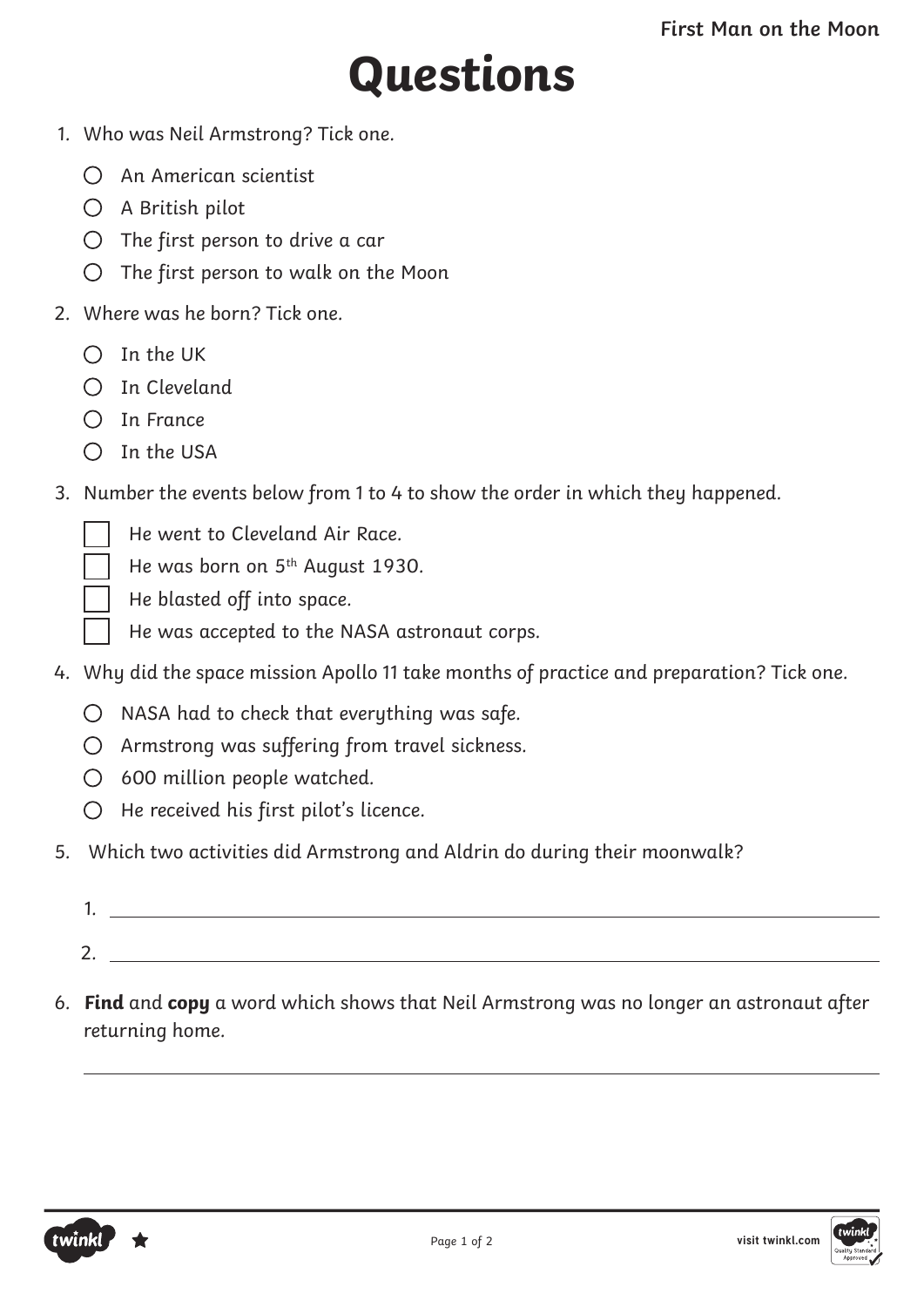7. How is it possible Neil Armstrong's footprints are still there on the Moon even now? Explain your answer.

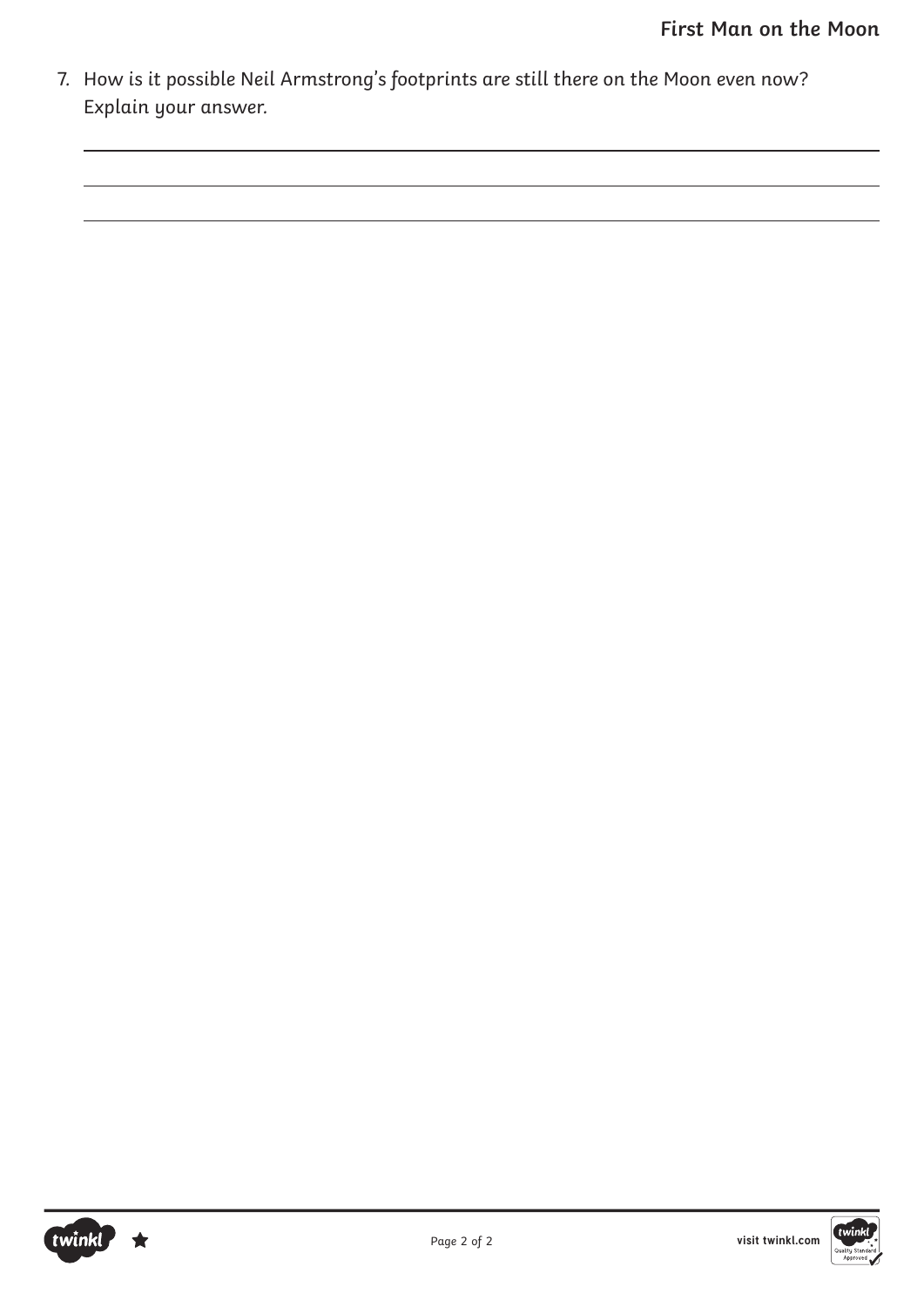

- 1. Who was Neil Armstrong? Tick one.
	- An American scientist
	- A British pilot
	- $O$  The first person to drive a car
	- **The first person to walk on the Moon**
- 2. Where was he born? Tick one.
	- $O$  In the UK
	- $\bigcap$  In Cleveland
	- $\bigcap$  In France
	- **In the USA**
- 3. Number the events below from 1 to 4 to show the order in which they happened.
	- 2 He went to Cleveland Air Race.
	- $\overline{1}$  He was born on 5<sup>th</sup> August 1930.
	- 4 He blasted off into space.
	- 3 He was accepted to the NASA astronaut corps.
- 4. Why did the space mission Apollo 11 take months of practice and preparation? Tick one.

## **NASA had to check that everything was safe.**

- $O$  Armstrong was suffering from travel sickness.
- $\bigcirc$  600 million people watched.
- $O$  He received his first pilot's licence.
- 5. Which two activities did Armstrong and Aldrin do during their moonwalk?
	- **1. They planted a flag of the United States.**
	- **2. They spent time collecting moon rocks from the surface.**
- 6. **Find** and **copy** a word which shows that Neil Armstrong was no longer an astronaut after returning home. **retired**
- 7. How is it possible Neil Armstrong's footprints are still there on the Moon even now? Explain your answer.

**Pupils' own responses, such as 'His footprints are still there as there is no wind on the Moon to blow away the footprints in the dust of the Moon's surface.'**



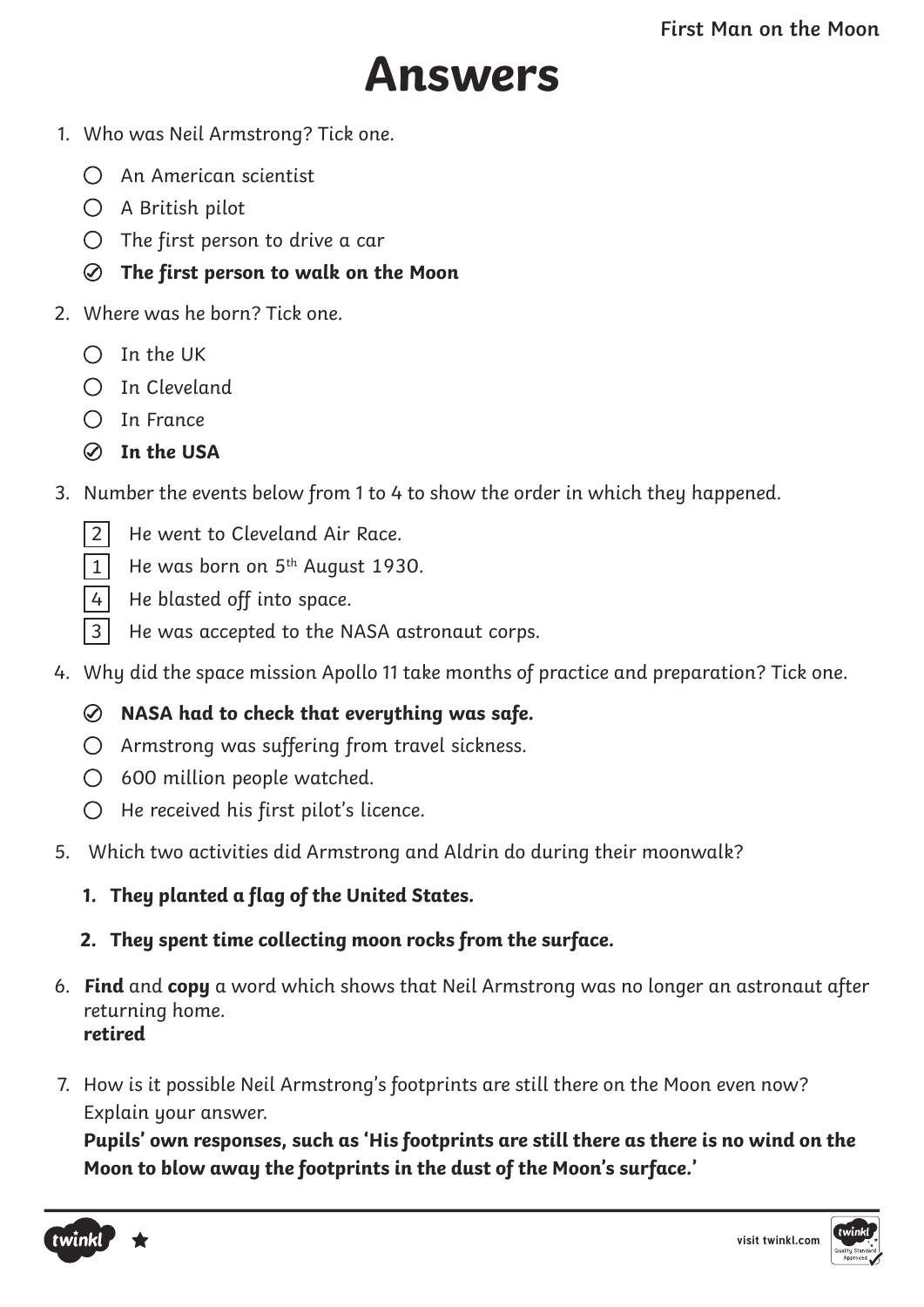## **Questions**

- 1. In 1969, what did Neil Armstrong become? Tick two.
	- $\bigcirc$  A pilot
	- An eager Boy Scout
	- $\bigcap$  A worldwide name
	- $\bigcap$  A hero
- 2. Number the events below from 1 to 4 to show the order in which they happened.
	- His parents took him to Cleveland Air Race.
	- He was accepted to the NASA astronaut corps.
	- He received his first pilot's licence.
	- His dad took him for a ride in an aeroplane.
- 3. What happened to Neil Armstrong on 16<sup>th</sup> July 1969? Tick one.
	- $O$  He suffered from travel sickness.
	- $\bigcirc$  He opened the hatch.
	- $\bigcirc$  He was offered the chance to command the space mission Apollo 11.
	- The Saturn V rocket blasted Neil Armstrong and his crew mates into space.
- 4. Match each statement to the correct subtitle.





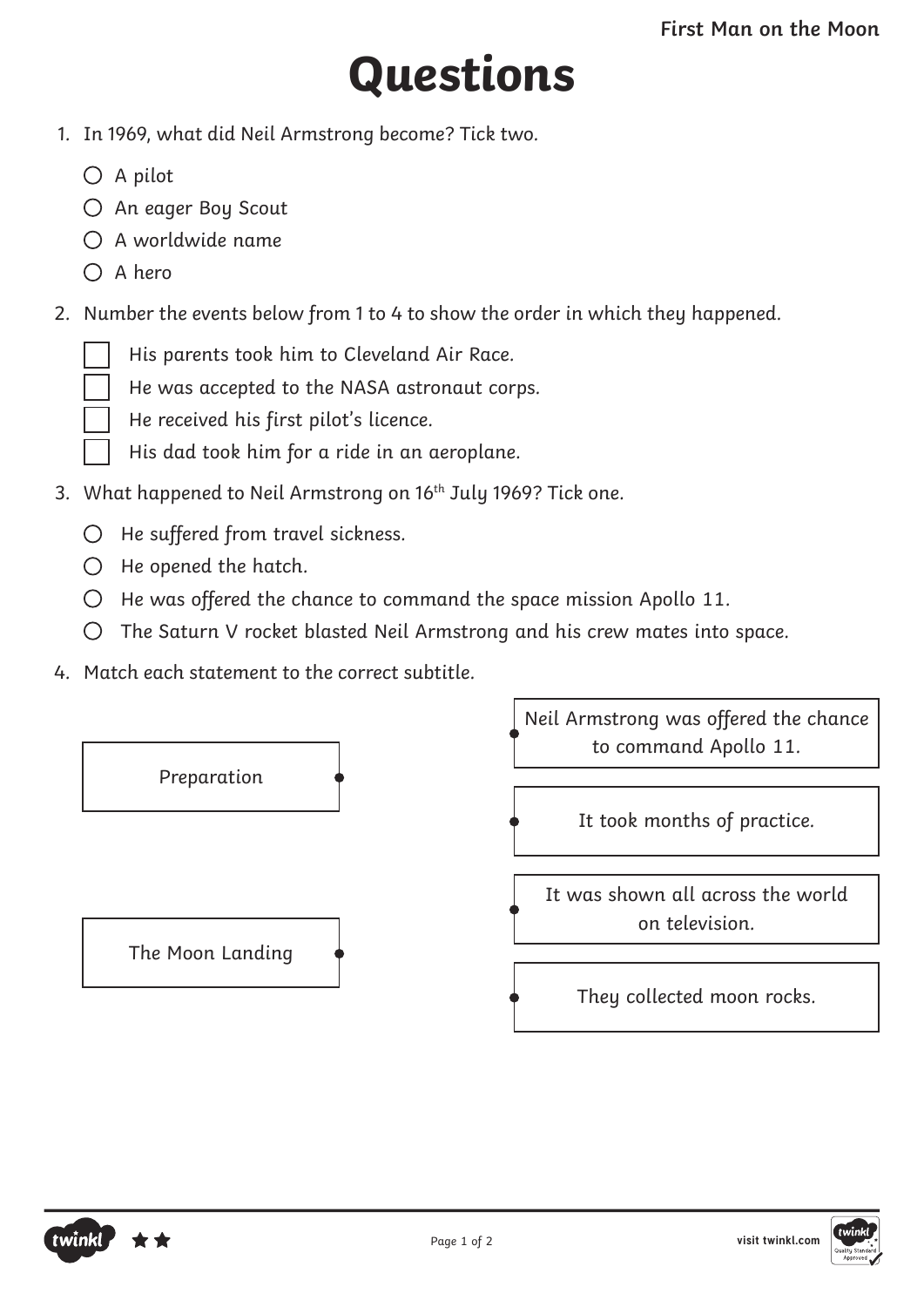- 5. Fill in the missing words. He suffered from \_\_\_\_\_\_\_\_\_\_\_\_\_\_\_\_\_\_\_\_ sickness as a child, but was fine in \_\_\_\_\_\_\_\_\_\_\_\_\_\_.
- 6. Find and copy one word which shows how keen he was as a Boy Scout.
- 7. Why do you think 600 million people watched the Moon landing on television?
- 8. Why do you think he became a professor?



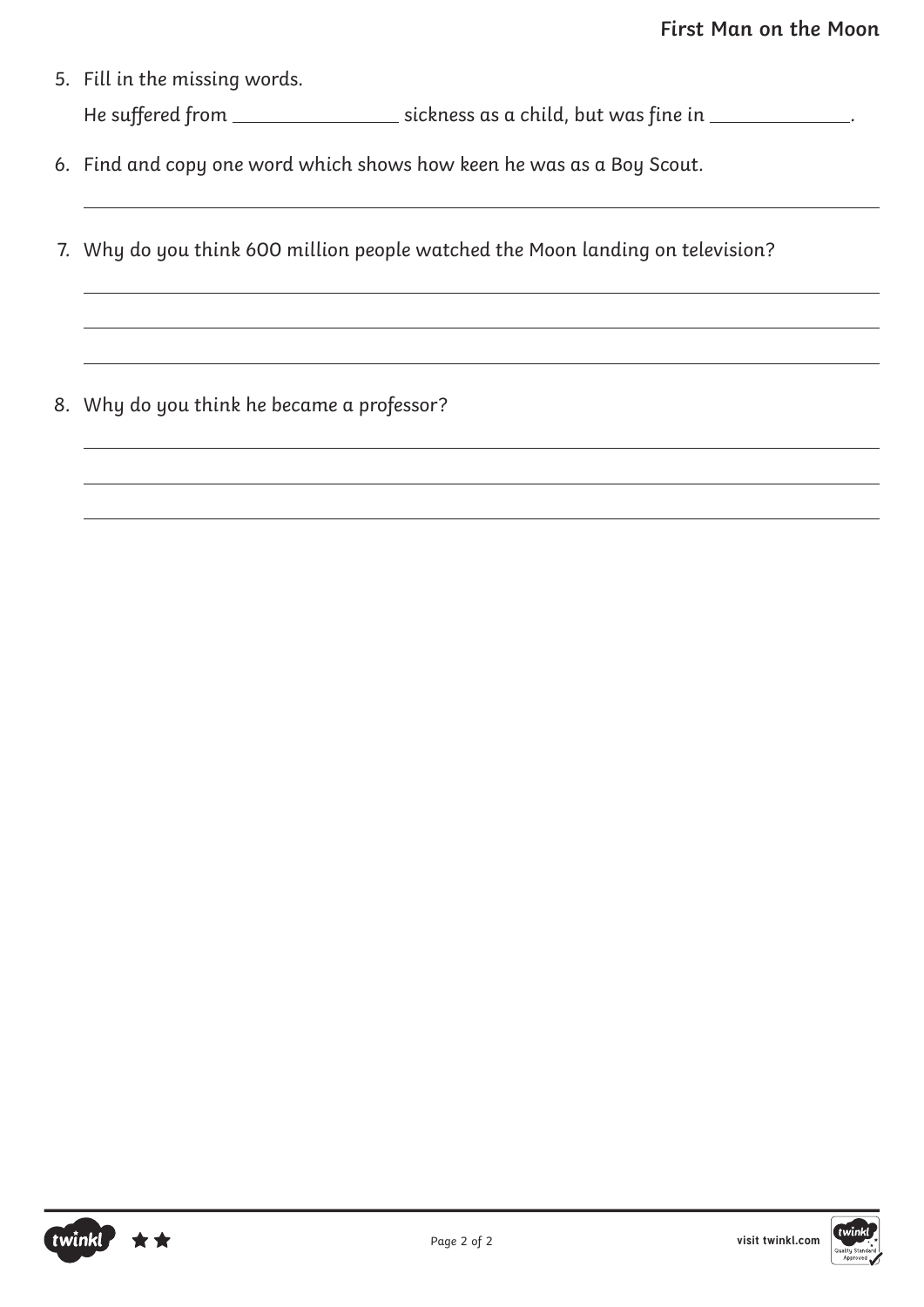

- 1. In 1969, what did Neil Armstrong become? Tick two.
	- $\bigcirc$  A pilot
	- An eager Boy Scout
	- **A worldwide name**
	- **A hero**
- 2. Number the events below from 1 to 4 to show the order in which they happened.
	- 1 His parents took him to Cleveland Air Race.
	- 4 He was accepted to the NASA astronaut corps.
	- 3 He received his first pilot's licence.
	- 2 His dad took him for a ride in an aeroplane.
- 3. What happened to Neil Armstrong on 16<sup>th</sup> July 1969? Tick one.
	- $O$  He suffered from travel sickness.
	- $O$  Neil and Buzz opened the hatch.
	- $\bigcirc$  He was offered the chance to command the space mission Apollo 11.
	- **The Saturn V rocket blasted Neil Armstrong and his crew mates into space.**
- 4. Match each statement to the correct subtitle.





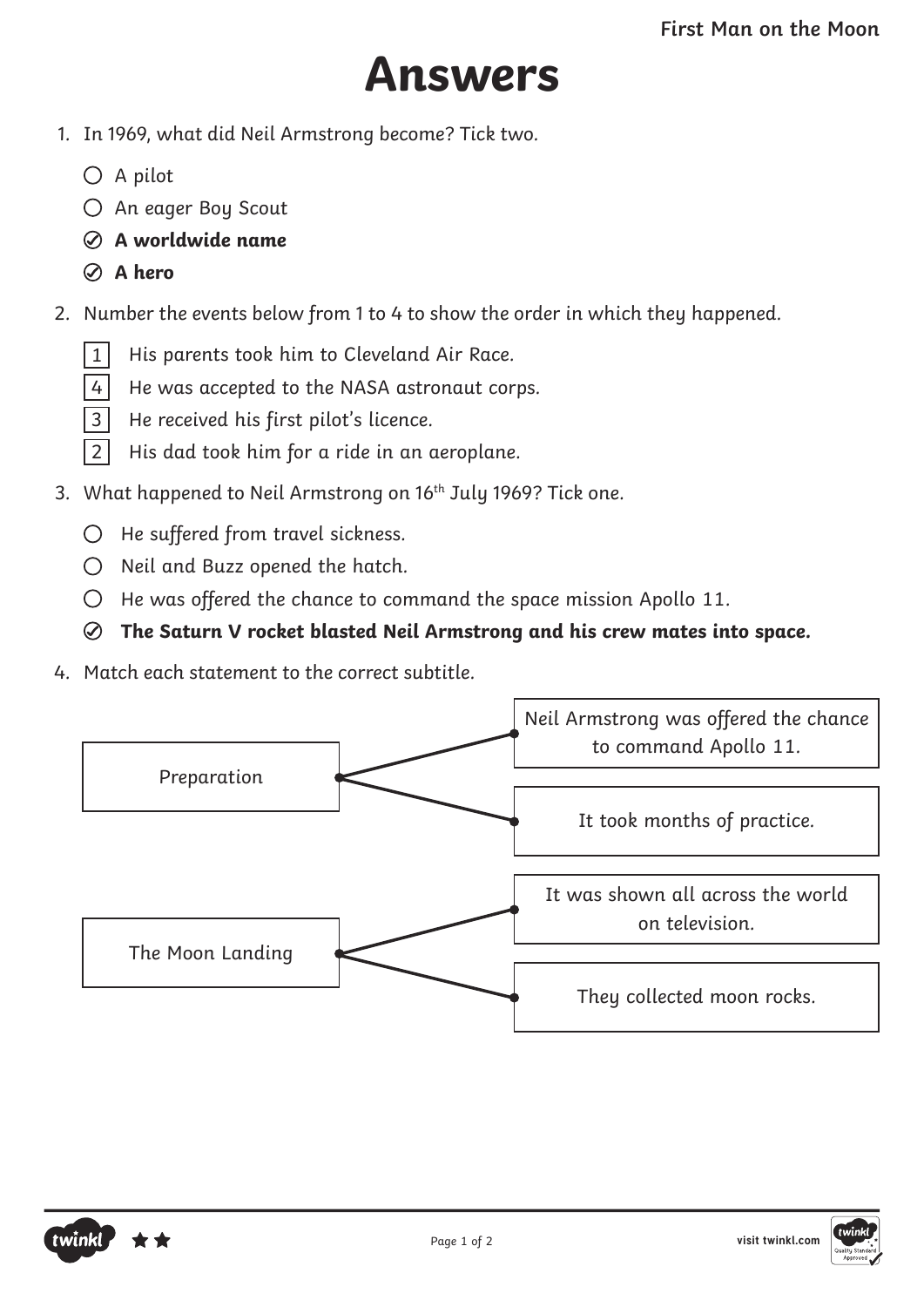5. Fill in the missing words.

He suffered from **travel** sickness as a child, but was fine in **space**.

- 6. Find and copy one word which shows how keen he was as a Boy Scout. **eager**
- 7. Why do you think 600 million people watched the Moon landing on television? **Pupils' own responses showing an understanding of how the astronauts were making history and were the first people to land on the Moon.**
- 8. Why do you think he became a professor? **Pupils' own responses explaining how even though he retired from being an astronaut, his enthusiasm for space continued and he wanted to share his passion.**



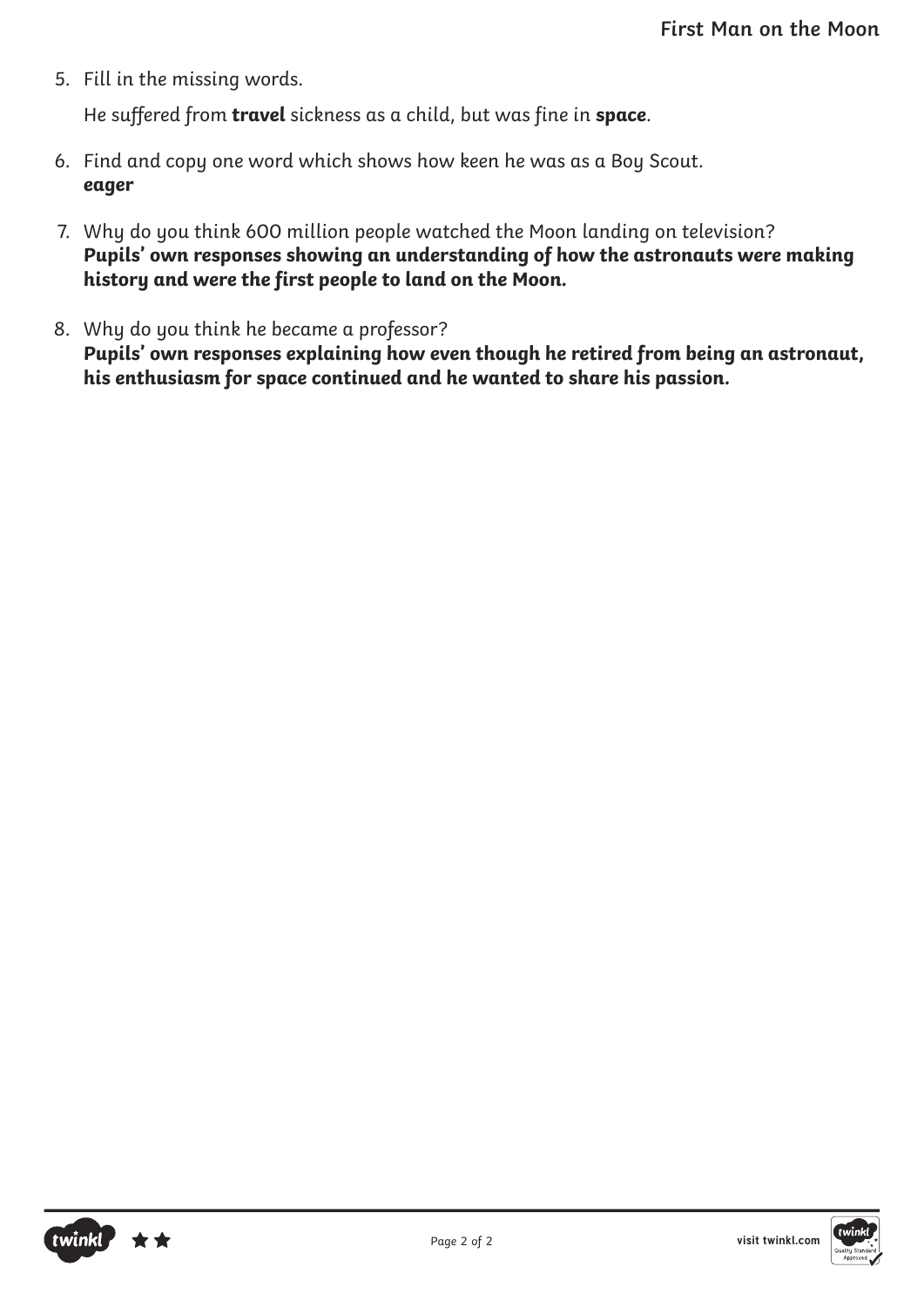## **Questions**

- 1. When was Neil Armstrong born? Tick one.
	- $O$  July 1969
	- O August 1930
	- O September 1962
	- $O$  September 1946
- 2. What happened to him when he was six years old? Tick one.
	- $O$  His parents took him to Cleveland Air Race.
	- $O$  He took flying lessons.
	- $O$  He became a hero.
	- $O$  He flew for the first time with his father.
- 3. What did Neil Armstrong love to do in his spare time?
- 4. What does the author mean when they describe Neil Armstrong as a '**worldwide name**'?
- 5. How could Armstrong afford to take flying lessons?
- 6. Explain why the crew did not come straight back home after landing on the Moon.
- 7. Why do you think people wanted the astronauts to tour the country after arriving home?
- 8. How would you describe Neil Armstrong? Use evidence from the text to support your answer.